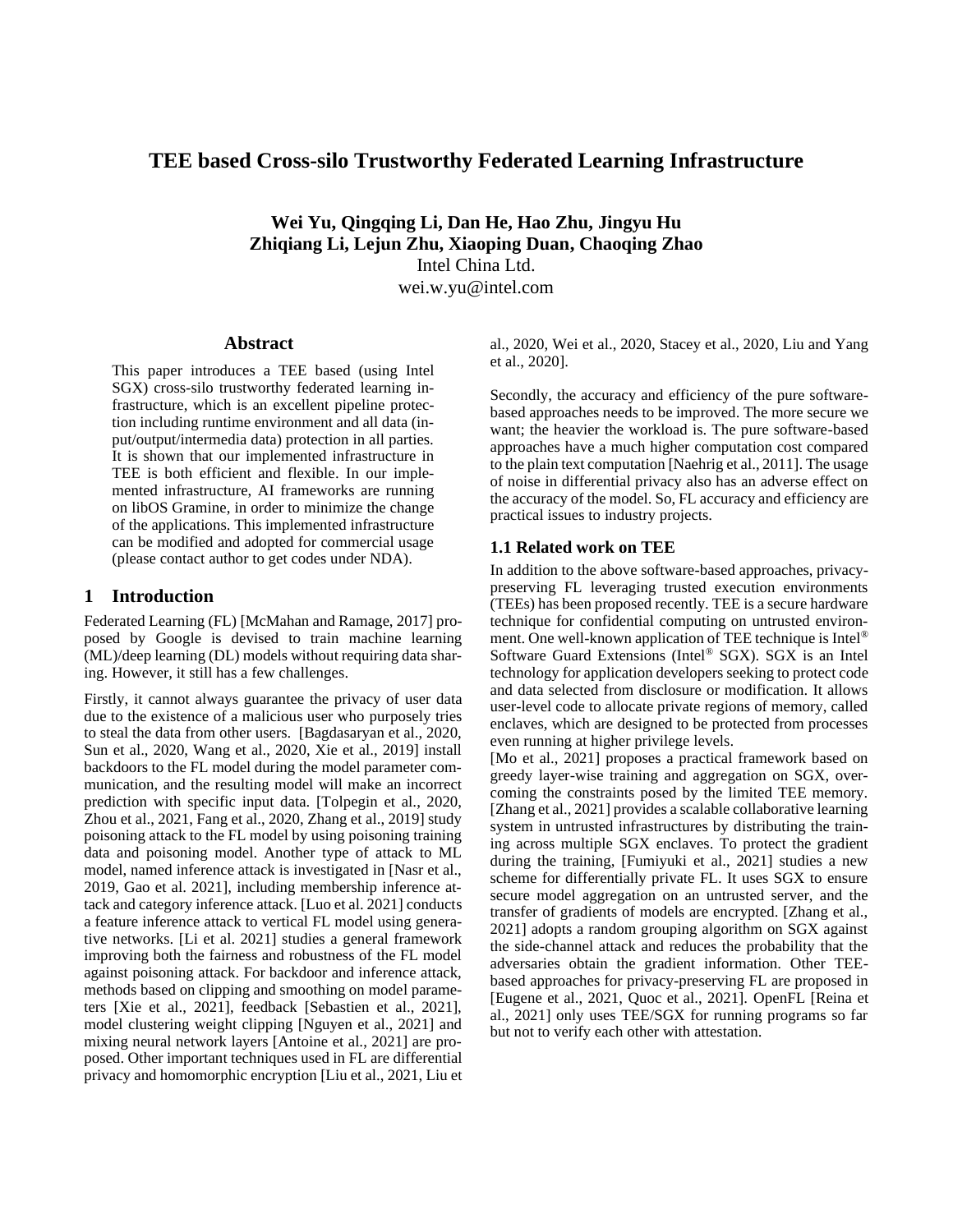#### **1.2 Our work**

We implemented a TEE based Cross-silo Trustworthy Federated Learning Infrastructure to help address the above two challenges based on SGX. As SGX enclave size of the 3rd Gen Xeon Scalable processor increased up to 1TB, we can re-design the FL infrastructure for FL workload.

Firstly, the implemented FL infrastructure protects the whole pipeline. All the data and programs are under TEE protection even when it is in runtime environment. Unlike other implementations with TEE/SGX SDK, lib OS Gramine is used to help minimize the change of applications in the infrastructure. The complex software like popular AI frameworks TensorFlow or PyTroch etc. can run on TEE/SGX with defining manifest files only in this way. Meanwhile, all enclaves do remote/local attestation to prove themselves which prevents malicious or even malicious-collude to data/programs in enclaves on the fly. SGX has an integrity check of the loaded data/programs, so the infrastructure is more trustworthy. Within our FL infrastructure, a trusted third party is NOT needed as descripted in Section 2. A logical but protected aggregator by TEE can be deployed to any party.

Secondly, the efficiency of the implemented infrastructure is very high. The efficiency defined as TEE/SGX runtime vs plain text runtime is usually >50% and could be as high as 80~90% which is much higher than purely software-based solutions and it will be discussed in detail in Section 3.

As our target is to build an industry reference infrastructure, a simple Key Management Service (KMS) is also embedded with a GUI interface which is sufficient to most general applications. All operations are logged and trackable. This data can be saved in a secure environment like blockchain. Meanwhile, this TEE-based infrastructure could be used for many works of multiple party collaborations other than FL.

## **2 Trustworthy Federated Learning with SGX**

In this section, we introduce the infrastructure to enable trustworthy federated learning over multiple organizations with the help of SGX technology, so that the data providers can secure their data from illegal use.

The federated learning cluster is composed of two types of workers, governor workers and compute workers, both secured by SGX, which are distributed over each organization, see Figure 1. The governor worker is to attest the compute workers within the local organization as well as governor workers across the other organizations and manage the secured communications across the compute workers (of different organizations). The compute worker is to run the core business, namely the federated learning process. Throughout this paper, the compute worker is run within Gramine libOS, where we can run the regular application within the SGX enclave with little efforts. The governor worker can be run within the Gramine or be developed with SGX SDK.

The remainder of this section is organized as follows. Section 2.1 will introduce the remote attestation process of the governor worker, Section 2.2 will describe the startup of compute worker, and Section 2.3 will provide introduction to the federated learning process.



Figure 1 Confidential Collaborative ML Framework

#### **2.1 The remote attestation process**

Once a governor worker is started up, it should perform a bidirectional peer-to-peer remote attestation with the governor workers from the other organizations. In consequence, the governor workers from all the organizations form a trusted cluster.

To be concrete, when a governor worker gets started, it should upload its metadata to the storage service. Here a storage service can be any kind service which can be accessed by all the organizations. In our infrastructure, we use the Fabric block chain as a storage service, so that we do not rely on any other third party. The metadata may contain the following information:

- the organization id;
- the id of the governor worker;
- the randomly generated encryption and verification keys of the governor worker;
- the SGX report structure of the governor worker;
- the address of the governor worker.

After uploading the metadata to the storage service, the governor worker will pull the list of governor workers of the other organizations from the storage service and perform the peer-to-peer attestation one by one. The detail of the attestation process is given in Algorithm 1.



Figure 2 Horizontal federated learning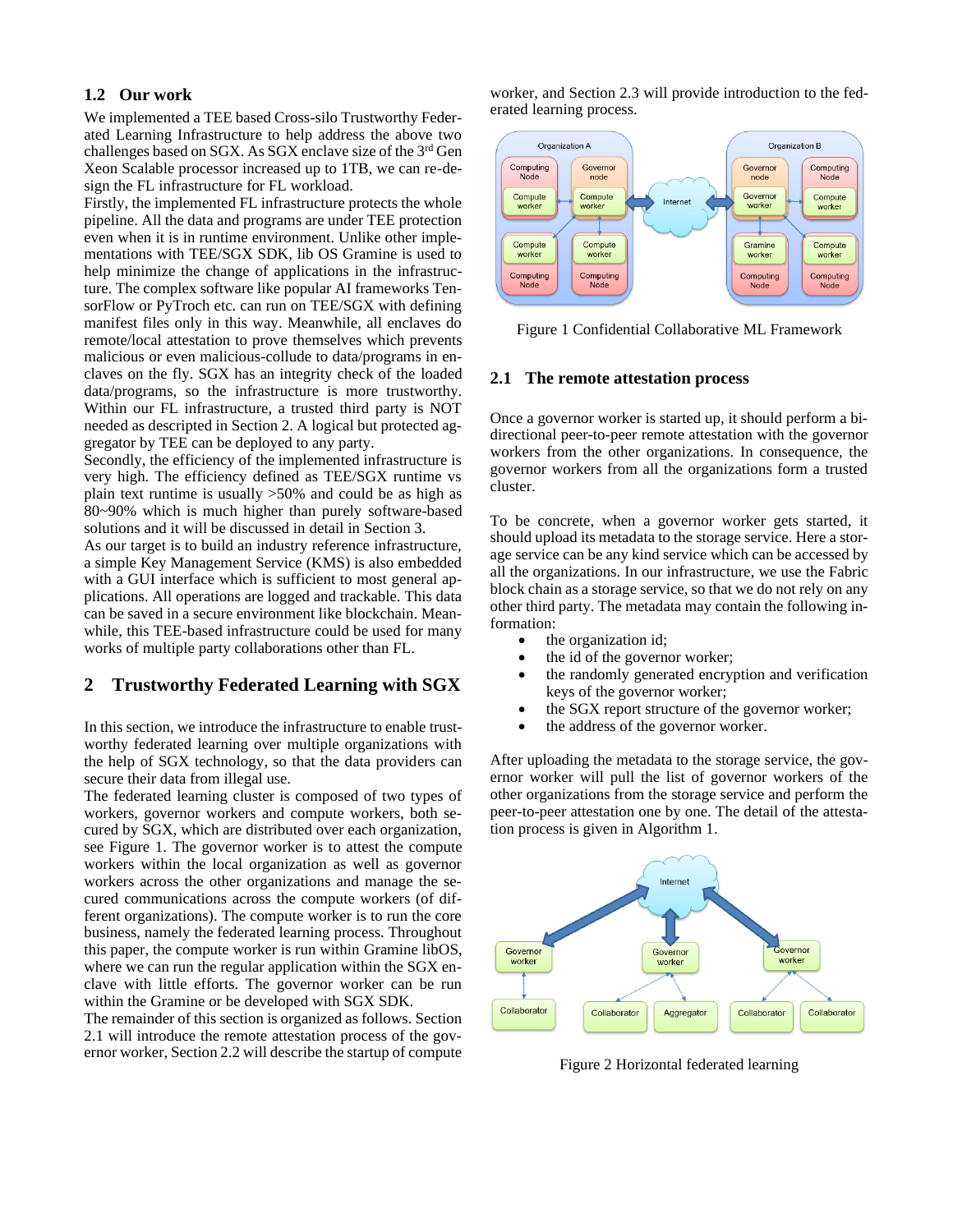#### **2.2 The startup of the compute worker**

**Algorithm 1** Peer-to-peer remote attestation

**Input**: worker\_id //the id of the peer worker **Parameter**: measures // the list of trusted measures **Output**: true if the attestation passes and false otherwise

1: Let nonce = randomly generated nonce; 2: // Ask the peer worker to generate the SGX quote 3: Let quote  $=$  generate\_quote(worker\_id, nonce); 4: //check whether the quote is generated by hardware 5: **if** verify\_quote(quote) == false: 6: **return** false; 7: **endif** 8: Let worker = get\_worker(worker\_id); 9: // Calculate the report data 10: Let report\_data = generate\_report\_data( 11: worker, nonce); 12: //check whether the calculated report data matches 13: // the report data in sgx quote 14: **if** report\_data != get\_report\_data(quote): 15: **return** false; 16: **endif** 17: **if** get\_measure(quote) **not in** measures: 18: **return** false; 19: **endif** 20: **return** true;

All the compute workers within one organization are managed by the local governor worker. Once a compute worker is started, it should register itself to the governor worker. To achieve this, the compute worker should send the metadata detailed in Section 2.1 to the governor worker, and then a bidirectional peer-to-peer attestation is performed between the governor worker and the compute worker. If the registration succeeds, the governor worker should upload the metadata of the compute worker to the storage service, so that the other organizations can be aware of it.

Note that the attestations among the compute workers are not needed. Since the compute worker trusts the governor worker, it should also trust the other compute workers attested by the governor worker. By this method, we can add and remove the compute workers within the cluster easily. All we need to do is to update the list of attested compute workers within the governor worker. Moreover, since the encryption keys and verifications keys are generated randomly, and protected by SGX, we can update the keys of the SGX workers without the help of Certificate Authority (CA) when those keys are expired.

The communications among the SGX workers can be conducted over untrusted network. The randomly generated keys of the SGX workers help protect privacy.

The compute workers within the same organization can talk to one another directly. However, when two compute workers from different organizations want to talk, the packets should be redirected by the governor workers. Thus, the governor workers act as virtual routers of the network. To be specific, each packet should be attached with the work id of the compute worker. When the local governor worker receives the packet, it will check the corresponding governor worker of the destinate compute worker and redirect the packet.

#### **2.3 The process of federated learning**

In this subsection, we provide an infrastructure to deploy the horizontal federated learning process over the cluster depicted in Figure 1. Note that this does not mean our infrastructure can only be used for horizontal federated learning. In fact, the Gramine libOS has provided us unlimited possibility, and we can run all kinds of machine learning tasks within it.

We provide a decentralized federated learning protocol in this subsection, which means that the aggregator can be selected randomly from the joined compute workers, so that we do not rely on any trusted third party. The whole procedure can be divided into the following steps.

1. **Create a workflow.** When some organizations want to do a federated learning job, the administrator of one organization should create a workflow by the governor worker, and then the governor worker will reveal it to the other governor workers. Afterwards, the administrator from each organization adds the corresponding compute workers to the workflow.

2. **Select an aggregator.** Now the compute workers within the workflow can talk to one another by the method introduced in Section 2.2. Before they really do learning job, they should select an aggregator first. In our demo, the aggregator is selected by the workflow owner manually. However, we can select the aggregator by a random way. For example, each compute worker can generate a random number, and the one with the minimal random number can be chosen as the aggregator. Since the binary of the compute worker is well verified by remote attestation, this simple random method is secure enough. Once the aggregator is selected, the other compute workers will be regarded as collaborators, see Figure 2.

3. **Start the learning job.** Once the aggregator is selected, the process of the following learning job is straightforward. The other compute workers will act as collaborators, and they compute the gradients of the neural network based on the local datasets and sent the gradients to aggregators to iterate the global neural network.

### **3 Evaluations**

In this section we present evaluation results of our infrastructure. We implemented 3 workloads within our infrastructure, i.e., ResNet Collaborative Machine Learning (ResNet CML), 3D-Unet horizontal federated machine learning (3D-Unet FML), and Bert-Base horizontal federated machine learning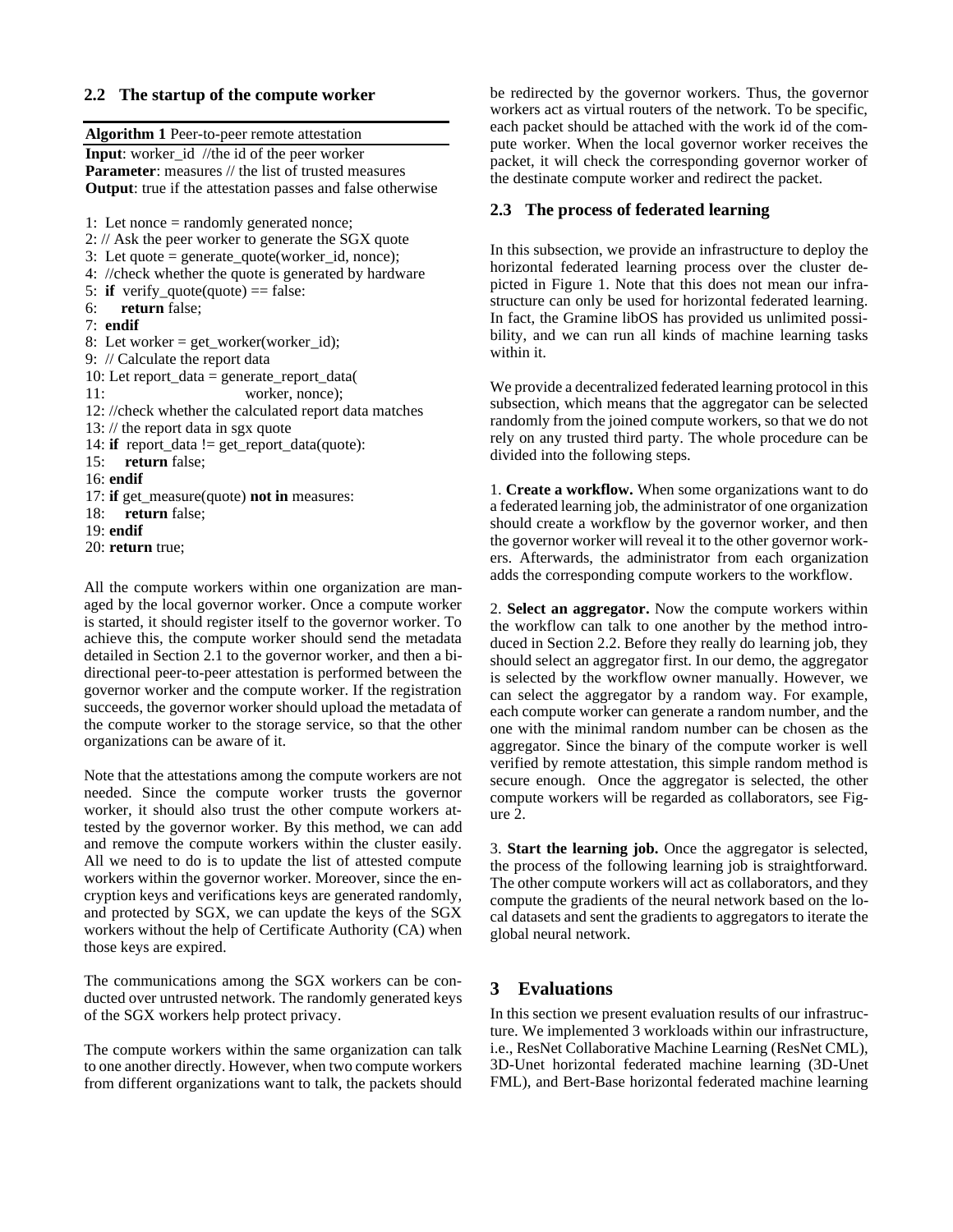(Bert-Base FML). We evaluated the workloads in our infrastructure from three perspectives: correctness, performance, and security. For correctness, we run ResNet CML on Linux system, in Gramine without SGX (Use Gramine in the following), and in Gramine with SGX (Use Gramine-SGX in the following)<sup>1</sup> respectively to compare their final loss and accuracy. The executions either on Linux or in Gramine are in plaintext, while the execution in Gramine SGX is protected by hardware encryption. For performance, we measured the time cost of Resnet CML, 3D-Unet FML and Bert-Base FML in different environments. For security, we simulated the attacks by grabbing the training status and model weights in the memory space of Bert-Base FML running in multiple parties.

#### **3.1 Implementation**

**ResNet CML**. In this workload, we simulate 2 parties with 2 nodes, a data owner node, and a requester node. The data owner provides local dataset and the requester requests dataset from data owner to do ResNet training. The dataset is CIFAR-10 which consists of 60000 32x32 colored images in 10 classes. In this workload, we use 10000 images of them to do the training with Batch size 32. We run the training until convergence.

**3D-Unet FML**. In this workload, we simulate 3 parties with 3 nodes, 2 collaborator nodes and an aggregator node. The 2 collaborators have different training datasets in local, and the aggregator has a testing dataset in local. Each dataset contains 100 622x529 3D colored images. The 2 collaborators do Unet local training first, then send the intermediate results to the aggregator, after that, the aggregator aggregates the results and replies them back to the 2 collaborators for update. This process is repeated for 10 rounds, batch size is 6 and the number of epochs is set to 5 for performance evaluation.

**Bert-Base FML.** In this workload, we simulate 3 parties with 3 nodes, 2 collaborator nodes and an aggregator node. This workload builds a model to deal with the named-entity recognition task in Chinese Biomedical language understanding. Given a pre-trained schema, the task is to identify and extract entities from the given sentence and classify them into nine categories: disease, clinical manifestations, drugs, etc. The training dataset is CBLUE [Zhang, 2021] and we divided the dataset into two parts randomly so that 2 collaborators have different training datasets in local, and the aggregator has a testing dataset in local. The total dataset consists of 15000 training sentences and 5000 validation sentences and 3000 test sentences. Test data are only saved in the aggregator local to verify the training result. The training process is the same as 3D-Unet except the 2 collaborators load the pre-trained bert-base model [Cui Y, 2021]. This process is repeated for 10 rounds, batch size is 16 and the number of epochs is set to

<sup>1</sup> Gramine can run the application in library OS alone or in library OS with SGX.

5 for performance evaluation. During the local training process, we simulated the attack to verify the effectiveness of protection.

#### **3.2 Experimental Setup**

We create several Virtual Machines  $(VM)^2$  with SGX feature enabled on one Xeon(R) Platinum 8358 CPU @ 2.60GHz host machine<sup>3</sup>. For ResNet CML, we use 2 VMs and for 3D-Unet FML, we use 3 VMs. Both governor workers and compute workers are running in docker containers<sup>4</sup>. SGX version is 2.15.1 and SGX Data Center Attestation Primitives (DCAP) version is 1.12.1.

#### **3.3 Results**

**Correctness**. As shown in Table 1, whether ResNet CML workload is running in plaintext, in Gramine without SGX, or in Gramine with SGX, the differences in the final loss and accuracy are very small. Therefore, our infrastructure will not cause much impact on the correctness of the workload results.

| Workload                 | loss   | acc    |
|--------------------------|--------|--------|
| ResNet CML (Linux)       | 1.8927 | 0.3707 |
| ResNet CML (Gramine)     | 1.8926 | 0.3713 |
| ResNet CML (Gramine-SGX) | 1.8914 | 0.3701 |

Table 1: Loss and acc of Resnet CML

Performance. Table 2 denotes the time cost of ResNet CML, 3D-Unet FML and Bert-Base FML workloads when running in different environments. For Resnet CML, the efficiency of running in Gramine is about 81% of running in plaintext, and that of running in SGX is about 60% of running in plaintext. For 3D-Unet FML, the efficiency of running in Gramine is about 92% of running in plaintext, and that of running in SGX is about 74% of running in plaintext. For Bert-Base FML, the

| Workload<br>Environment | Resnet<br>CML | 3D-Unet<br>FML. | Bert-Base<br>FML. |
|-------------------------|---------------|-----------------|-------------------|
| Linux                   | 51            | 65              | 126               |
| Gramine                 | 63            | 71              | 172               |
| Gramine-SGX             | 86            | 88              | 207               |

Table 2: Time cost (s) of workloads

efficiency of running in Gramine is about 73% of running in plaintext, and that of running in SGX is about 61% of running

<sup>3</sup> The host has 128 CPU cores on 2 sockets, 256G memory, 1TB disk storage and 64GB EPC size per socket, and is with OS CentOS 8.4 and Linux kernel 5.15.

<sup>4</sup> We use Avalon [Hyperledger 2020] with commitid cf762fd to implement governor worker and Gramine [C. che Tsai, et al 2017] with version 1.1 to implement compute worker. Docker version is 20.10.14 and docker-compose version is 1.24.1.

<sup>2</sup> Each VM has 4 vCPUs, 64GB memory, 40GB disk storage and 16GB EPC size, and is with OS Ubuntu 18.04 and Linux kernel 5.11.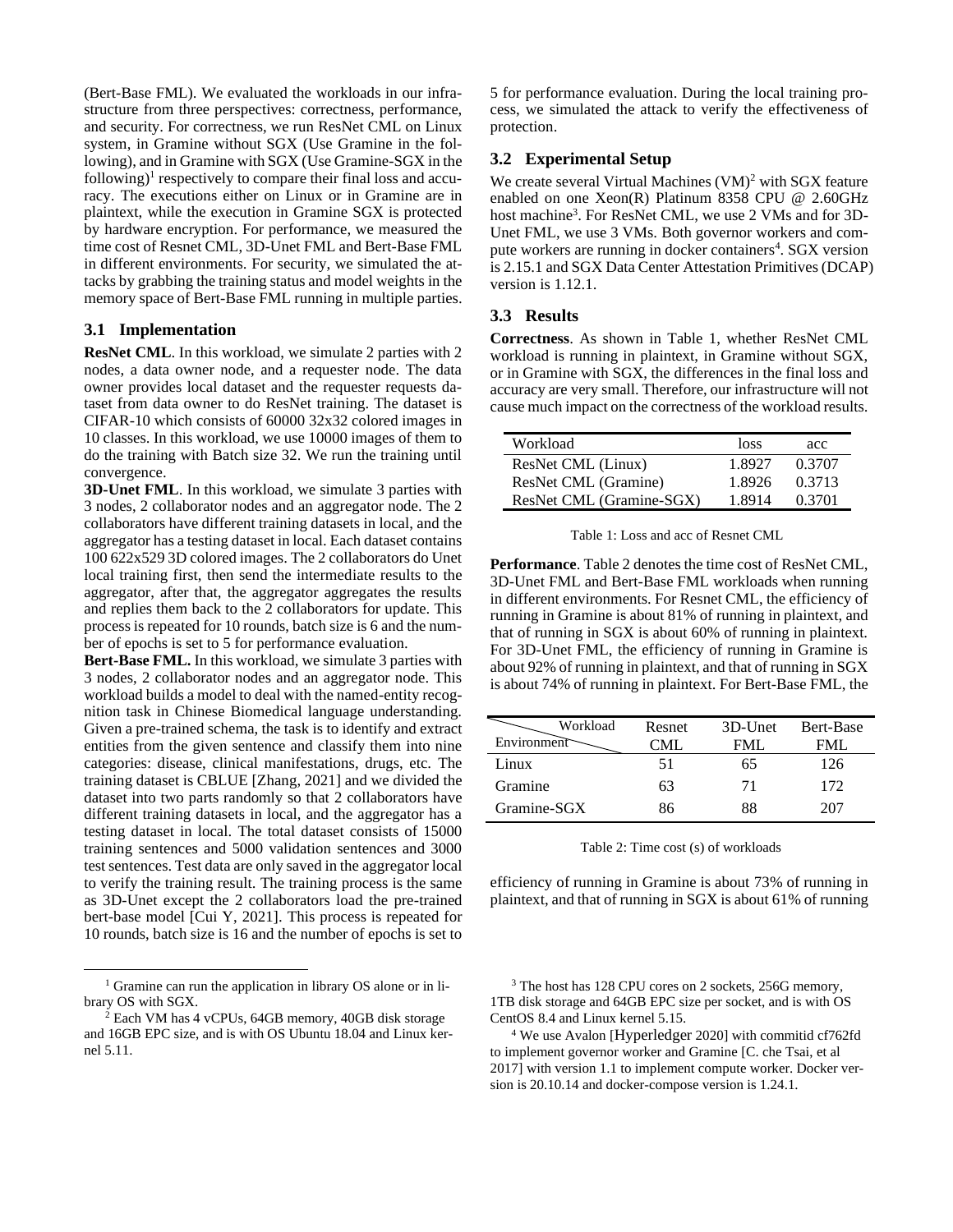in plaintext. Therefore, the efficiency of our infrastructure is higher than 50% as shown in Figure 3.

**Security.** We dump the memory during the training process on the collaborator node and aggregator locally**.** When run-



Figure3: Efficiency of workloads (Higher is better)

ning in Gramine direct, all data like training status, training data, model weights, can be easily got from the dumped memory. While nothing will be exhibited when running in SGX.

### **4 Conclusion**

We implemented a TEE based cross-silo trustworthy federated learning infrastructure. It has the following major advantages:

- 1. An excellent pipeline protection;
- 2. High efficiency. The efficiency of our tested workload is at least 50%;
- 3. Easy deployed (docker supported/Setup GUI embedded).

So far, no federated learning infrastructure can be 100% secure. If want to promote the security, more confidential computing techniques could be used together. TEE based FL is not conflicted with other confidential computing techniques like MPC or HE etc. They can be combined to the infrastructure to generate a better solution for a dedicated task.

The limitations of the implemented infrastructure are:

1. Need CPU with SGX [McKeen 2013] features, i.e. 3rd gen Xeon SP or later;

2. So far, the infrastructure does not support heterogeneous computing platform.

Our future works include:

1. Add disaster recovery module into our infrastructure to add/remove nodes with a primary node (like recovery from block chain etc.);

2. So far, the implemented infrastructure does attestation when start. To be more secure, the infrastructure can add a timer to do attestation according to the customer settings.

3. The overall performance could be further improved like the optimization of network communication.

So far, the source codes and docker images of this infrastructure will be shared under NDA. Open source will be scheduled according to market's feedback. A FL infrastructure demo video in Chinese can be viewed in [https://ccechina.in](https://ccechina.intel.cn/air/LoadTest)[tel.cn/air/LoadTest.](https://ccechina.intel.cn/air/LoadTest)

### **References**

- [McMahan and Ramage, 2017] Federated learning: Collaborative machine learning without centralized training data. Google Research Blog 3.
- [Bagdasaryan et al., 2020] Bagdasaryan, E., Veit, A., Hua, Y., Estrin, D. and Shmatikov, V., June. How to backdoor federated learning. In International Conference on Artificial Intelligence and Statistics (pp. 2938-2948). PMLR, 2020.
- [Sun et al., 2020] Sun, Ziteng, Peter Kairouz, Ananda Theertha Suresh, and H. Brendan McMahan. Can you really backdoor federated learning? arXiv preprint arXiv:1911.07963 (2019).
- [Wang et al., 2020] Wang, Hongyi, Kartik Sreenivasan, Shashank Rajput, Harit Vishwakarma, Saurabh Agarwal, Jy-yong Sohn, Kangwook Lee, and Dimitris Papailiopoulos. Attack of the tails: Yes, you really can backdoor federated learning. Advances in Neural Information Processing Systems 33 (2020): 16070-16084.
- [Xie et al., 2019] Xie, Chulin, Keli Huang, Pin-Yu Chen, and Bo Li. Dba: Distributed backdoor attacks against federated learning. In International Conference on Learning Representations. 2019.
- [Tolpegin et al., 2020] Tolpegin, V., Truex, S., Gursoy, M.E. and Liu, L.. Data poisoning attacks against federated learning systems. In European Symposium on Research in Computer Security (pp. 480-501). Springer, Cham.
- [Zhou et al., 2021] Zhou, Xingchen, Ming Xu, Yiming Wu, and Ning Zheng. Deep model poisoning attack on federated learning. Future Internet 13, no. 3 (2021): 73.
- [Fang et al., 2020] Fang, Minghong, Xiaoyu Cao, Jinyuan Jia, and Neil Gong. Local Model Poisoning Attacks to {Byzantine-Robust} Federated Learning. In 29th USE-NIX Security Symposium (USENIX Security 20), pp. 1605-1622. 2020.
- [Zhang et al., 2019]Zhang, Jiale, Junjun Chen, Di Wu, Bing Chen, and Shui Yu. Poisoning attack in federated learning using generative adversarial nets. In 2019 18th IEEE International Conference On Trust, Security And Privacy In Computing And Communications/13th IEEE International Conference On Big Data Science And Engineering (TrustCom/BigDataSE), pp. 374-380. IEEE, 2019.
- [Nasr et al., 2019] Milad Nasr, Reza Shokri, and Amir Houmansadr. Comprehensive privacy analysis of deep learning: Passive and active white-box inference attacks against centralized and federated learning. In SP, pages739–753, 2019.
- [Gao et al., 2021] Gao, Jiqiang, Boyu Hou, Xiaojie Guo, Zheli Liu, Ying Zhang, Kai Chen, and Jin Li. Secure Aggregation is Insecure: Category Inference Attack on Federated Learning. IEEE Transactions on Dependable and Secure Computing, 2021.